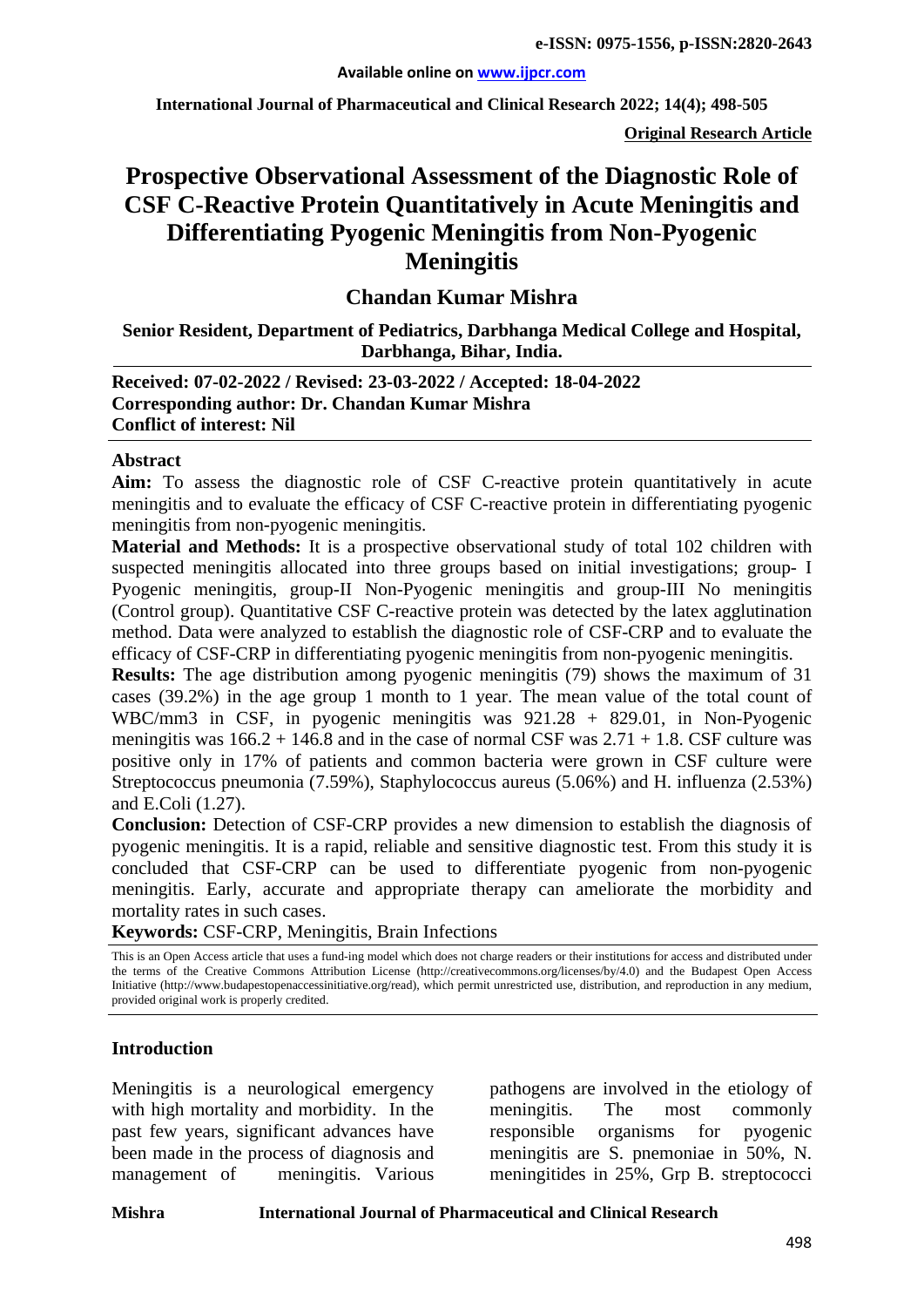in 10%, L. Monocytogenes in 10% [1]. Tubercular meningitis is the most common cause of chronic meningitis and incidence in patients with tuberculosis varies from 7 to 12 % [2]. Enteroviruses (polio, coxsackie, Echo) are most common cause of viral meningitis in more than 75% cases.

However CSF protein, sugar and leukocyte count are performed routinely to diagnose meningitis but these are not absolutely reliable markers for differentiating various types of meningitis because these are overlapping in their values. In the best of laboratories in India, CSF culture was positive only in 25-40% cases in which CSF gram stains were positive only in 25- 30% cases of meningitis [3].

Most patients without bacterial meningitis have a negative Gram's stain (specificity 99.9%) with a negative predictive value of 99.9% [4]. Detection of nuclear polymorph leukocytes in the CSF is a fairly reliable indicator of pyogenic meningitis. But CSF leukocyte count <250/mm3 may be present in as many as 20% of patients with bacterial meningitis. Pleocytosis may be absent in patients with severe overwhelming sepsis.

Pleocytosis with a lymphocytic predominance may be present during the early stage of acute bacterial meningitis; conversely, neutrophilic pleocytosis may be present in patients during the early stages of acute viral meningitis Use of antibiotics makes the gram's stain and culture-negative and may alter the CSF cytology from neutrophilic to lymphocytic predominance [5].

Because of these limitations, several rapid diagnostic tests have been developed to aid in the diagnosis& to discriminate rapidly between viral meningitis and bacterial meningitis [6]. These techniques include Counter Immuno Electrophoresis of the CSF for the immunoglobulins, lactic acid,

creatine phosphokinase and C-reactive protein [7]. As CRP is the fastest reacting and most sensitive indicator of an acute inflammatory reaction, it is a useful aid in preliminary differentiation between acute bacterial and nonbacterial meningitis. Detection of CSF-CRP appears to provide a new dimension to the diagnosis of meningitis [8].

Hence, this study aims to assess the diagnostic role of CSF C-reactive protein quantitatively in acute meningitis and to evaluate the efficacy of CSF C-reactive protein in differentiating pyogenic meningitis from non-pyogenic meningitis.

# **Material & Methods:**

Cross-Sectional, Descriptive study was carried out in the Department of Pediatrics, Darbhanga Medical College and Hospital, Darbhanga, Bihar, India. Patients with suspected cases of meningitis with clinical signs and symptoms of acute meningitis, aged 1 month to 12 years, admitted to Department of Pediatrics, Darbhanga Medical College and Hospital, Darbhanga, Bihar, India.

# **Inclusion criteria:**

- Age 1 month to 12 years.
- Clinical features are suggestive of meningitis.
- Patients with high body temperature.
- Feeding problems.
- Vomiting.
- Irritability
- Seizures or sluggishness.
- High pitched crying

# **Exclusion criteria:**

- Patients in whom lumbar puncture is contraindicated i.e.
- Sepsis at the local site
- Papilloedema or other signs of raised intracranial pressure
- Marked spinal deformity
- Bleeding diathesis or on anticoagulant therapy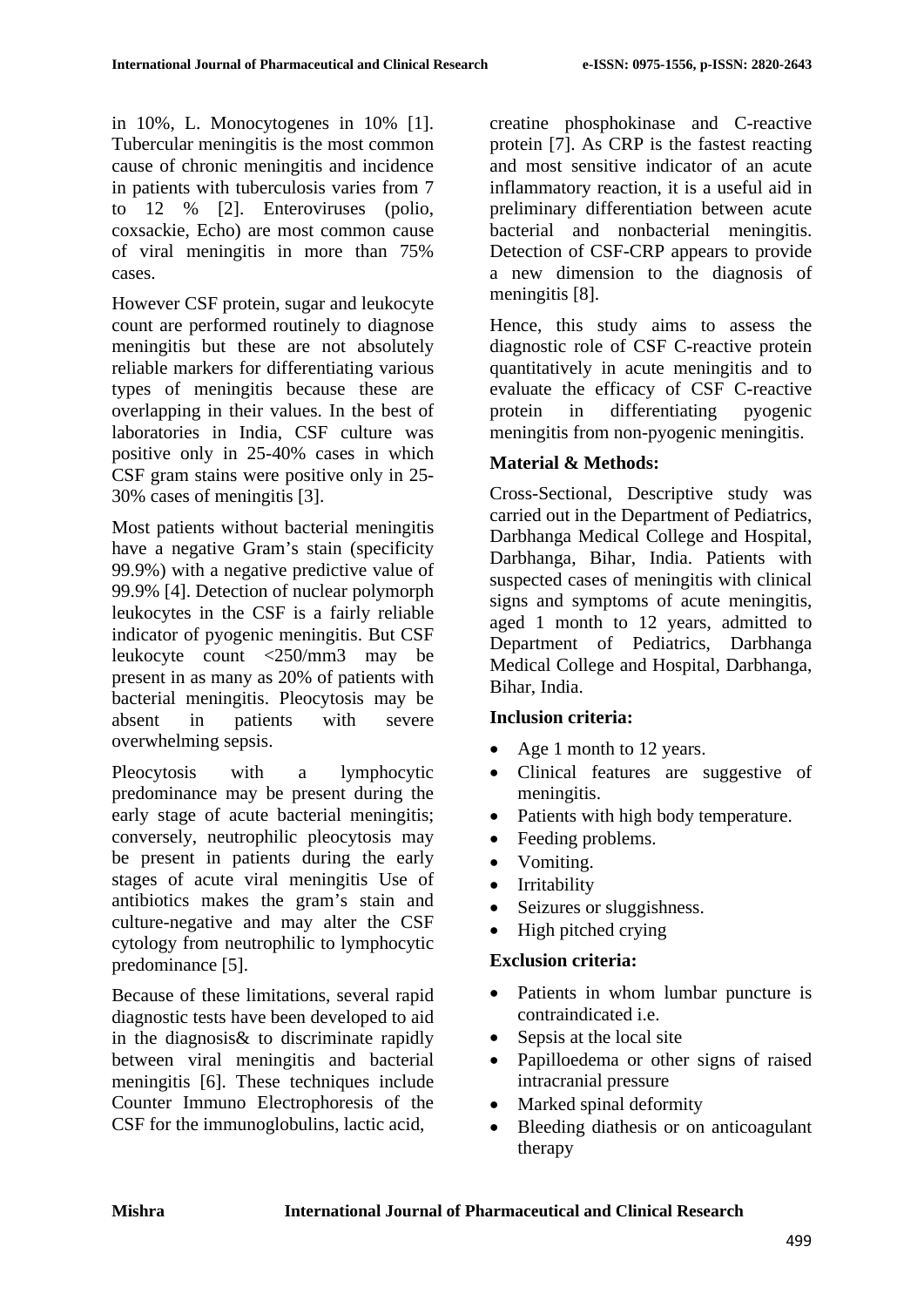- Patients on steroid
- Traumatic lumbar puncture
- Refusal to consent
- Patients having congenital CNS abnormality and who is known case of neurodegenerative disorder of the brain.

### **Methodology**

Total 150 patients were included after the protocol was approved by an ethical review committee. Informed written consent was taken.A detailed history has been taken. A general physical and systemic examination was done. Investigations including Complete Blood Count with CSF analysis (appearance, cell count & differential, sugar, protein, gram's stain, culture), quantitative CSF ,CRP, blood sugar, Mantoux Test (MT) in tubercular suspected, cranial CT scan and MRI brain if indicated was done.

Patients investigated as above were divided into three groups as mentioned below:

Group-I: Pyogenic meningitis

Group-II: Non-Pyogenic meningitis (Tubercular meningitis, Aseptic meningitis, etc.)

Group-III: No Meningitis (Normal CSF: cerebral malaria, febrile convulsion, dyselectrolytemia etc.)

### **Statistical Analysis:**

We assessed the role of CSF C-reactive protein quantitatively in acute meningitis by using computer based program statistical package for social science (SPSS) version 20.0 programs. Statistical test used was ANOVA and unpaired t-test.

# **Results:**

Total 150 clinically suspected meningitis children were enrolled for this crosssectional observational study. Among 150 cases, 79 (52.7%) were diagnosed as Pyogenic meningitis (Group I), 37 (24.6%) as Non- Pyogenic meningitis (Group II) and 34 (22.6%) as No meningitis (Group III, normal CSF). [Figure 1, 2]

In most of the cases of the study population were in the age group of 1 month to 5 years. The age distribution among Pyogenic meningitis (79) shows the maximum of 31 cases (39.2%) in the age group 1 month to 1 year followed by 22  $(27.8\%)$  in the age of  $>1$  year to 5 years [Table 1].

Sex distribution of study population where male patients were 82 (54.6%) and female 68 (45.3%). However, the difference between males and females was not statistically significant [Table2].

Clinical findings of acute meningitis in the study population where all of the study population (150) were suffering from fever (100%), Headache was present in Pyogenic meningitis 18 (22.7%) and Non-Pyogenic meningitis 8 (21.6%) respectively. Other clinical findings of enrolled children were described in Table 3.

The mean value of the total count of WBC/mm3 in CSF, in pyogenic meningitis was  $921.28 + 829.01$ , in Non-Pyogenic meningitis was  $166.2 + 146.8$ and in the case of normal CSF was 2.71 + 1.8. All 79 cases (100%) of pyogenic meningitis had more than 50%Polymorphs in CSF. In Non-Pyogenic meningitis 37 cases (100%) cell type of Lymphocytes was > 50%. The mean value of Polymorphs in CSF, in pyogenic meningitis was  $77.20 + 11.2$ , in Non-Pyogenic meningitis was  $80.1 + 10.5$  and in the case of normal CSF was  $73.1 + 53.5$ . The mean value of Glucose level (mg/dl) in CSF, in pyogenic meningitis was  $42.8 +$ 17.81, in Non-Pyogenic meningitis was  $68.1 + 20.8$  and in the case of normal CSF was 61.2 + 6.8. All 79 (100.0%) cases of Pyogenic meningitis had elevated protein levels>45 mg/dl of CSF. The mean value of protein level (mg/dl) in CSF, in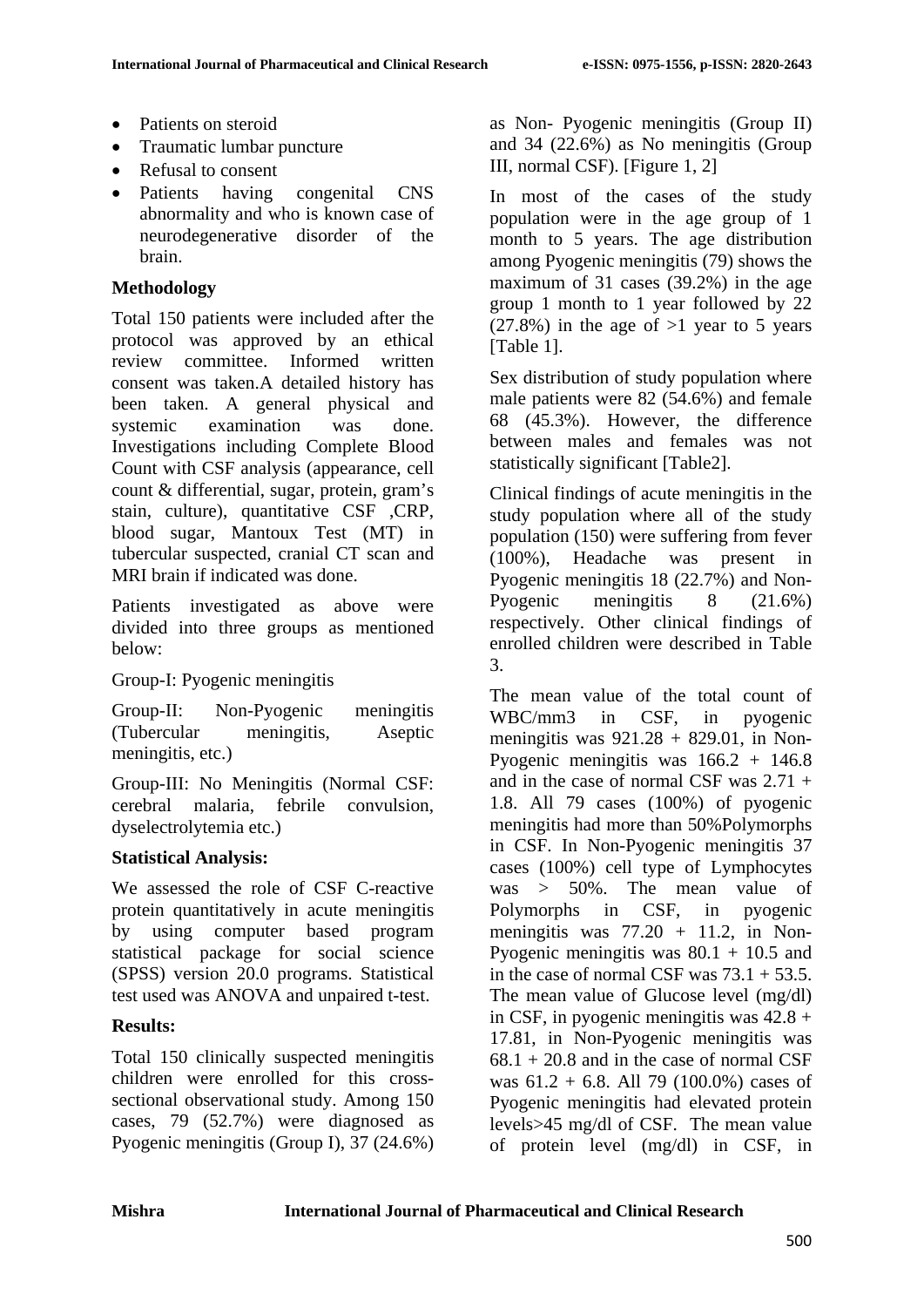Pyogenic meningitis was 132.91 + 59.8, in Non-Pyogenic meningitis was 87.8 + 62.8and in the case of normal CSF was  $62.1 + 6.7$  [Table 4].

In 78 cases (98.7%) of Pyogenic meningitis CSF-CRP level was >1.1μg/ml and in 1 case (1.2%) was in the range of  $0.05-0.10$  μg/ml. In the case of Non-Pyogenic meningitis 36 (97.3%) The mean value of CSF CRP level in pyogenic meningitis was  $6.51 \pm 2.31 \mu g/ml$ , in NonPyogenic meningitis was 0.10±0.066and in case of normal  $CSF$  was  $0.01 \pm 0.010$ [Table 5, 6].

Table 7 shows that in the pyogenic meningitis group, CSF culture was positive only in 17% of patients and common bacteria were grown in CSF culture were Streptococcus pneumonia (7.59%), Staphylococcus aureus (5.06%) and H. influenza (2.53%) and E.coli (1.27). [Table 7]



**Figure 1: Categories of the study population based on CSF findings**





| Age<br>group       | Pyogenic<br>meningitis | $\%$  | Non-<br>Pyogenic<br>meningitis | $\%$  | Normal CSF<br>(Controls) | $\%$  | Total | $\%$  |
|--------------------|------------------------|-------|--------------------------------|-------|--------------------------|-------|-------|-------|
| month<br>to 1 year | 31                     | 39.24 |                                | 18.92 |                          | 23.53 | 46    | 30.67 |
| $>1$ year to       | 22                     | 27.85 | 19                             | 51.35 | $\overline{18}$          | 52.94 | 59    | 39.33 |

#### **Mishra International Journal of Pharmaceutical and Clinical Research**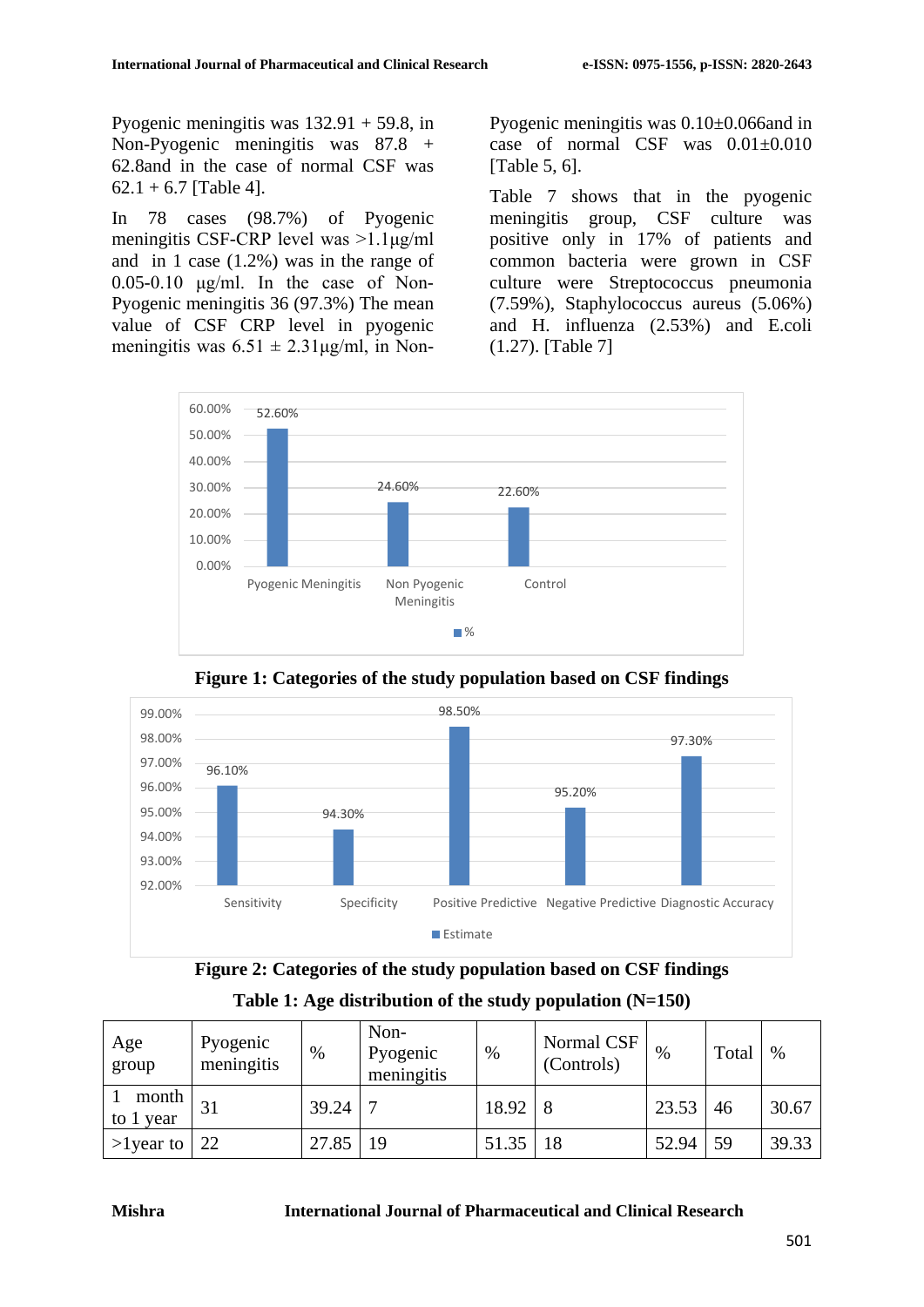| 5 years                          |    |       |    |       |    |       |     |       |
|----------------------------------|----|-------|----|-------|----|-------|-----|-------|
| >5<br>years<br>10<br>to<br>year  | 18 | 22.78 | 4  | 10.81 |    | 20.59 | 29  | 19.33 |
| $>10$<br>years<br>to<br>12 years | -8 | 10.13 |    | 18.92 |    | 2.941 | 16  | 10.67 |
| Total                            | 79 | 100   | 37 | 100   | 34 | 100   | 150 | 100   |

# **Table 2: Sex distribution of the study population (N=150)**

| <b>Sex</b> | Pyogenic<br>meningitis | $\%$ | Non-Pyogenic<br>meningitis | %          | CSF<br>Normal<br>(Controls) | $\frac{0}{0}$ | Total | $\%$  |
|------------|------------------------|------|----------------------------|------------|-----------------------------|---------------|-------|-------|
| Male       | 44                     | 55.7 | 20                         | 54.05   18 |                             | 52.94 82      |       | 54.67 |
| Female 35  |                        | 44.3 | 17                         | 45.95 16   |                             | 47.06         | 68    | 45.33 |
| Total      | 79                     | 100  |                            | 100        | 34                          | 100           | 150   | 100   |

# **Table 3: Clinical Presentation**

| Clinical<br>findings | Pyogenic<br>meningitis<br>(Group I) | %        | Non-Pyogenic<br>meningitis<br>(Group II) | %        | CSF<br>Normal<br>(Controls)<br>(Group III) | %        | Total<br>$(N=150)$ | $\%$  |
|----------------------|-------------------------------------|----------|------------------------------------------|----------|--------------------------------------------|----------|--------------------|-------|
| Fever                | 79                                  | 100      | 37                                       | 100      | 34                                         | 100      | 150                | 100   |
| Headache             | 18                                  | 22.788   |                                          | 21.624   |                                            | 11.76 25 |                    | 16.67 |
| Nausea/<br>Vomiting  | 44                                  | 55.7     | 22                                       | 59.46 15 |                                            | 44.12 67 |                    | 44.67 |
| Altered<br>Sensorium | 51                                  | 64.5636  |                                          | 97.3     | 17                                         | 50       | 83                 | 55.33 |
| Convulsion           | 37                                  | 61.67 16 |                                          | 43.24 36 |                                            | 105.9 64 |                    | 42.67 |
| Neck<br>Rigidity     | 31                                  | 51.67 18 |                                          | 48.65 0  |                                            |          | 44                 | 29.33 |
| Kerning'<br>Sign     | 29                                  | 48.339   |                                          | 24.32 0  |                                            |          | 29                 | 19.33 |
| Brudzinski'<br>Sign  | 13                                  | 21.67 11 |                                          | 29.730   |                                            |          | 26                 | 17.33 |

# **Table 4: Comparison of cytological and biochemical examination of CSF of the study population (N=150)**

| Parameters            | Pyogenic<br>meningitis $(n=79)$    | Non-Pyogenic<br>meningitis $(n=37)$ | $CSF$ $P$<br>Normal<br>(Controls) $(n=34)$ | value*      |
|-----------------------|------------------------------------|-------------------------------------|--------------------------------------------|-------------|
| Cell C<br>(cells/cmm) | Count $921.28 + 829.01$            | $166.2 + 146.8$                     | $2.71 + 1.8$                               | 0.0001      |
| Cell_type             | 11.2 80.1<br>77.20<br>(Polymorphs) | (Lymphocytes)                       | 10.5 $\vert 73.1 \vert$<br>(Lymphocytes)   | 53.5 0.0001 |

#### **Mishra International Journal of Pharmaceutical and Clinical Research**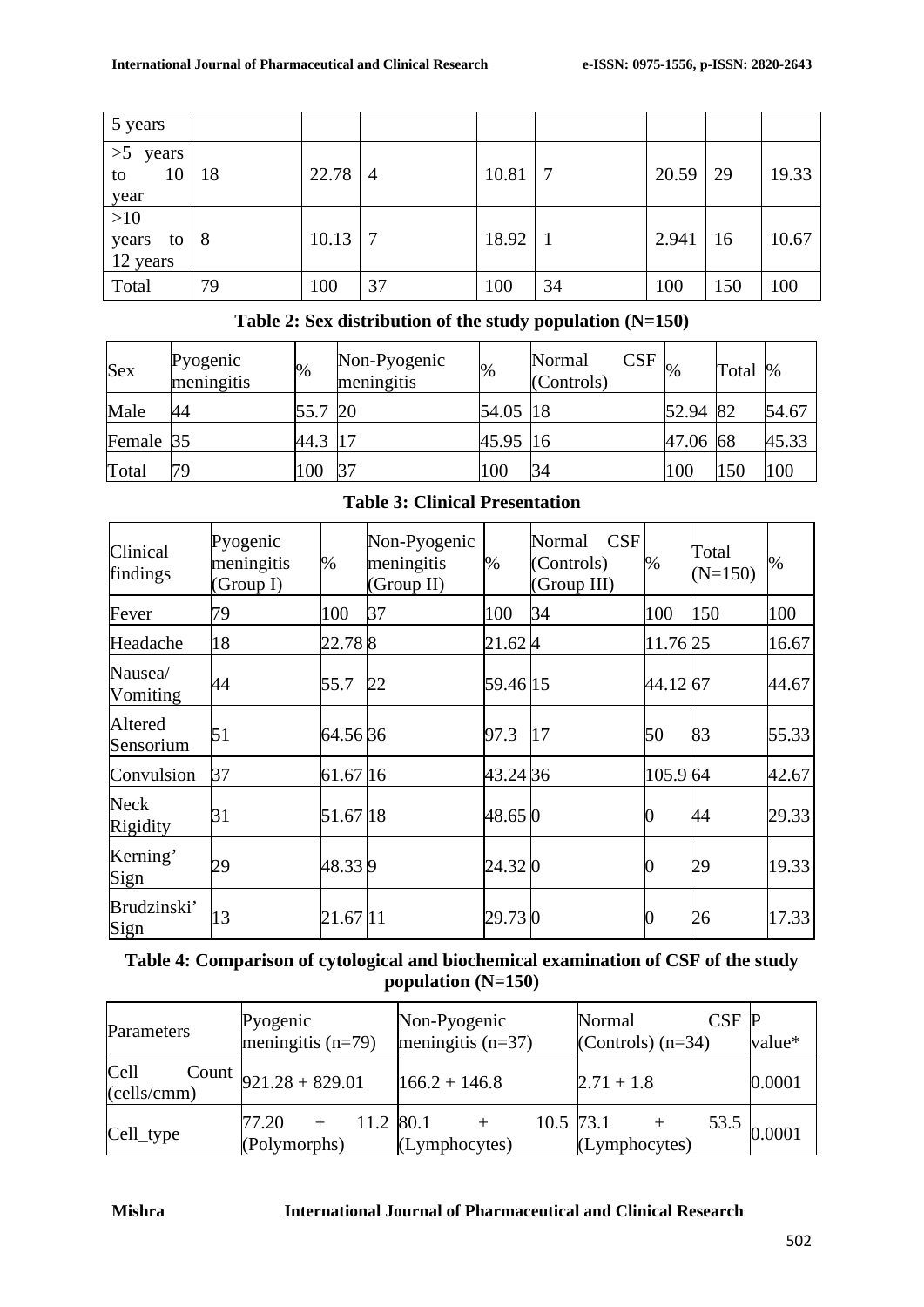| <b>CSF</b><br>(mg/dl)      |            | Sugar $ 42.8 + 17.81$    | $68.1 + 20.8$  | $61.2 + 6.8$   | 0.0001 |
|----------------------------|------------|--------------------------|----------------|----------------|--------|
| <b>CSF</b><br>(mg/dl)      |            | Protein $ 132.91 + 59.8$ | $87.8 + 62.8$  | $62.1 + 6.7$   | 0.0001 |
| <b>CSF</b><br>$(\mu g/ml)$ | <b>CRP</b> | $6.7 + 2.6$              | $0.11 + 0.068$ | $0.01 + 0.012$ | 0.0001 |

### **Table 5: CSF-CRP level among the study population (N=150)**

| CSF<br>$(\mu g/ml)$    | $R^{\text{Pyogenic}}$<br>meningitis<br>$(n=79)$ | Mean<br>$\pm SD$ | Non-Pyogenic<br>meningitis<br>$(n=37)$ | Mean $\pm SD$ (Controls) | CSE<br>Normal<br>$(n=34)$ | Mean $\pm SD$     |
|------------------------|-------------------------------------------------|------------------|----------------------------------------|--------------------------|---------------------------|-------------------|
| $0.001 - 0.040(0.0\%)$ |                                                 |                  | $0(0.0\%)$                             |                          | 34 (100%)                 |                   |
| $0.05 - 0.10$          | $(1.2\%)$                                       | 6.51             | $+26(97.3%)$                           |                          | $0(0.0\%)$                |                   |
| $0.11 - 1$             | $0(0.0\%)$                                      | 2.31             | $(2.7\%)$                              | $0.10 \pm 0.066$         | $0(0.0\%)$                | $-0.01 \pm 0.010$ |
| $1.1 - 15$             | 78 (98.7%)                                      |                  | $0(0.0\%)$                             |                          | $0(0.0\%)$                |                   |

### **Table 6: CSF-CRP Test Evaluation**

| <b>CSF</b><br>$(\mu g/ml)$ |                   | <b>CRP</b> Pyogenic meningitis Non-Pyogenic<br>$(n=79)$ | meningitis $(n=37)$ | Normal CSF (Controls) Total<br>$(n=34)$ |     |
|----------------------------|-------------------|---------------------------------------------------------|---------------------|-----------------------------------------|-----|
| more<br>$0.1$ ug/ml        | than $\vert_{77}$ |                                                         |                     |                                         | 53  |
| less<br>$0.1$ ug/ml        | than $\sim$       |                                                         | 36                  | 34                                      | 49  |
| Total                      |                   | 79                                                      |                     | 34                                      | 150 |

# **Table 7: Bacteriology in Pyogenic meningitis**

| Bacteriology          | No. of cases $(n=79)$ | $\%$ |
|-----------------------|-----------------------|------|
| Streptococci          |                       | 7.59 |
| H. influenza          |                       | 2.53 |
| Staphylococcus aureus |                       | 5.06 |
| E. coli               |                       | 1.27 |
| Culture positive      | $\left($              | 12.7 |

### **Discussion:**

Singh N et al [9] who reported CSF CRP test had sensitivity of 84% in PM group. Similar sensitivity in PM group was found in study by Kishore R et al  $[10]$   $(85.7\%)$ .

Mishra O.P. et al [11] (75%),However Finley F.O. et al [12], Przyjalkowski W. et al[13], Kaldor J. et al[14], Benjamin D.R. et al[15] found less sensitivity of CSF

CRP test in PM group as 58%,62.5%,62.26% and 66% respectively.

Levels of CRP in serum and CSF increase as a result of invasive central nervous system infection. [16]Increased CRP production is an early and sensitive response to most forms of microbial infections and the value of its measurement in the diagnosis of various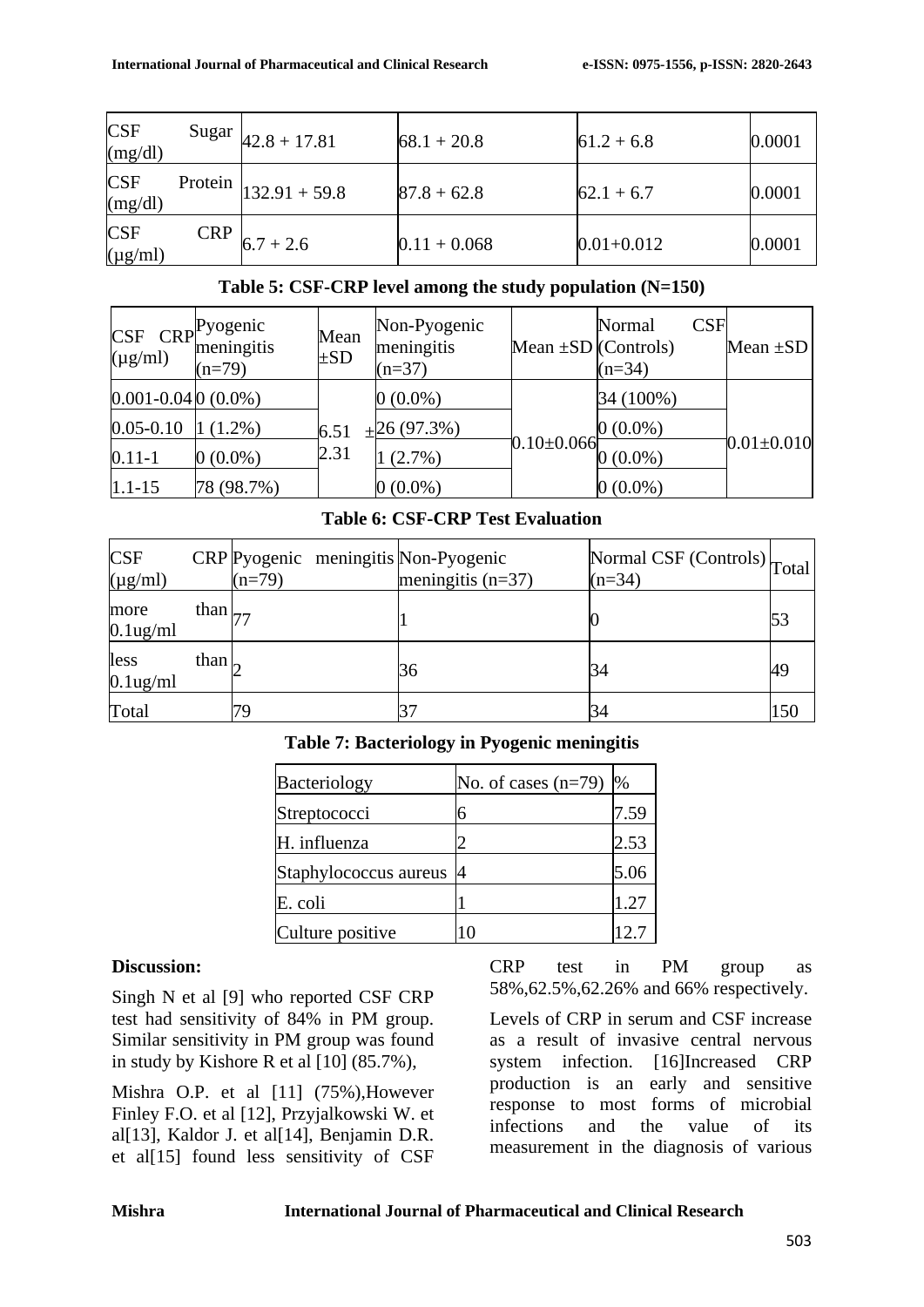infective conditions was established in previous studies. [17]

Additionally, blood CRP was positive in 29/32 cases of PM, giving a sensitivity of 90.62%. Similar findings have been reported by other researchers. [18]

According to Corral et al., this was a more sensitive test for differentiating bacterial from non-bacterial meningitis than any other laboratory test for CSF. Their study demonstrated that CSF CRP levels are also useful in diagnosing partially treated cases of meningitis. [19]

CSF-CRP has been reported to be one of the most reliable and early indices to differentiate bacterial from non-bacterial meningitis [3]. CRP estimation can help in diagnosing cases of acute bacterial meningitis more effectively than culture. It is also useful in monitoring the clinical course of meningitis [20]. This study aids to evaluate the diagnostic significance of CSF-CRP and as an indicator in the differentiation of bacterial from nonbacterial meningitis. [21]

# **Conclusion:**

CSF CRP estimation was highly sensitive to diagnose and differentiate pyogenic meningitis

from tubercular and viral meningitis, while serum CRP was highly sensitive to diagnose and differentiate pyogenic and tubercular meningitis from viral meningitis. Detection of CSF-CRP provides a new dimension to establish the diagnosis of pyogenic meningitis. It is a rapid, reliable and sensitive diagnostic test. From this study it is concluded that CSF-CRP can be used to differentiate pyogenic from non-pyogenic meningitis. Early, accurate and appropriate therapy can ameliorate the morbidity and mortality rates in such cases.

# **References:**

- 1. Roos K.L., Tyler K.L. Bacterial meningitis and other suppurative infection. Harrison's principles of internal medicine.  $15<sup>th</sup>$  edition. P. 2462-2472.
- 2. Venkatraman VSM, Gorthi S.P., Dhamija R.M. Infection of the central nervous system. J. Postgrad. Med. 2000, Vol., 14:459-482.
- 3. Vaidya A.K., Wagle N.M. Use of CSF CRP in differentiating bacterial and nonbacterial meningitis. J. Postgrad. Med. 1987;33:58-60.
- 4. Neuman MI, Tolford S, Harper MB. Test characteristics and interpretation of cerebrospinal fluid gram stain in children. Pediatr Infect Dis J. 2008 Apr;27(4)309-13.
- 5. Whittle HC, Tugwell P, Egler LJ, Greenwood BM. Rapid bacteriological diagnosis of pyogenic meningitis by latex agglutination. Lancet. 1974 Sep 14;2(7881)619-21.
- 6. Chowdhury MZU, Rahman KM, Miah RA, SattarH, Hussain T. Bacterial Meningitis in children. Bangladesh Medical Journal. 1991;3–7.
- 7. Brown RL, Zinner SH, Meglio FD, Garrity FL. Countercurrent immunoelectrophoresis in the diagnosis of viral infections of the central nervous system. J Infect Dis. 1978 Dec;138(6)911-5.
- 8. Pemde HK, Harish K, Thawrani YP, Shrivastava S, Belapurkar KM. Creactive protein in childhood meningitides. Indian J Pediatr. 1996 Jan- Feb;63(1)73-7.
- 9. Singh U.K. Cerebrospinal fluid Creactive protein in the diagnosis of meningitis in children. Indian Pediatr 1994; 31:939-42.
- 10. Kishore R, Dwevedi R.N., Chandra R. Study of C-reactive protein level in CSF as a diagnostic marker in meningitis. JAPI Jan. 1999; Vol. 47:100.
- 11. Mishra O.P. Loiwal V, Aliz. CSF-ADA activity and CRP in tuburculous